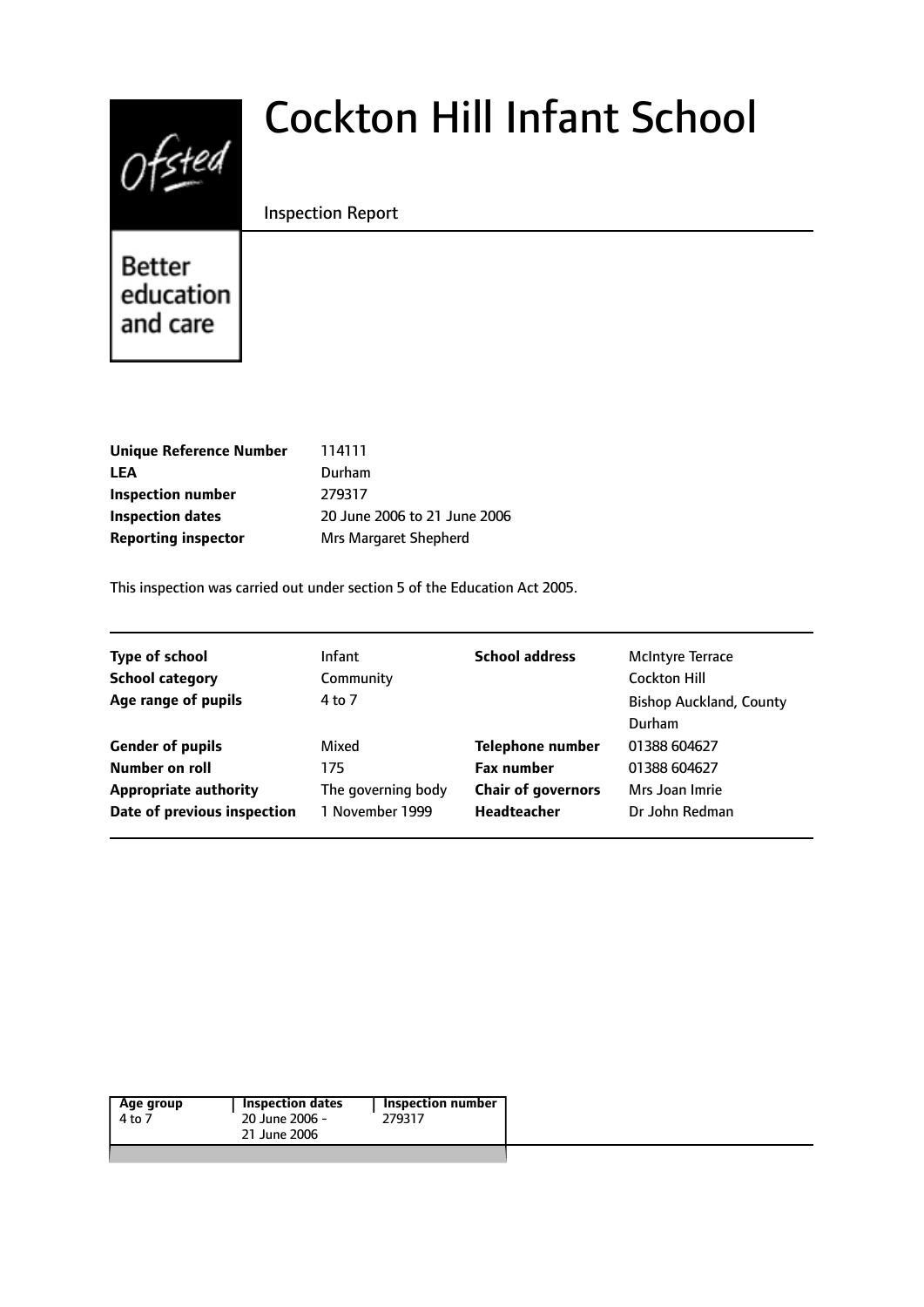© Crown copyright 2006

### Website: www.ofsted.gov.uk

This document may be reproduced in whole or in part for non-commercial educational purposes, provided that the information quoted is reproduced without adaptation and the source and date of publication are stated.

Further copies of this report are obtainable from the school. Under the Education Act 2005, the school must provide a copy of this report free of charge to certain categories of people. A charge not exceeding the full cost of reproduction may be made for any other copies supplied.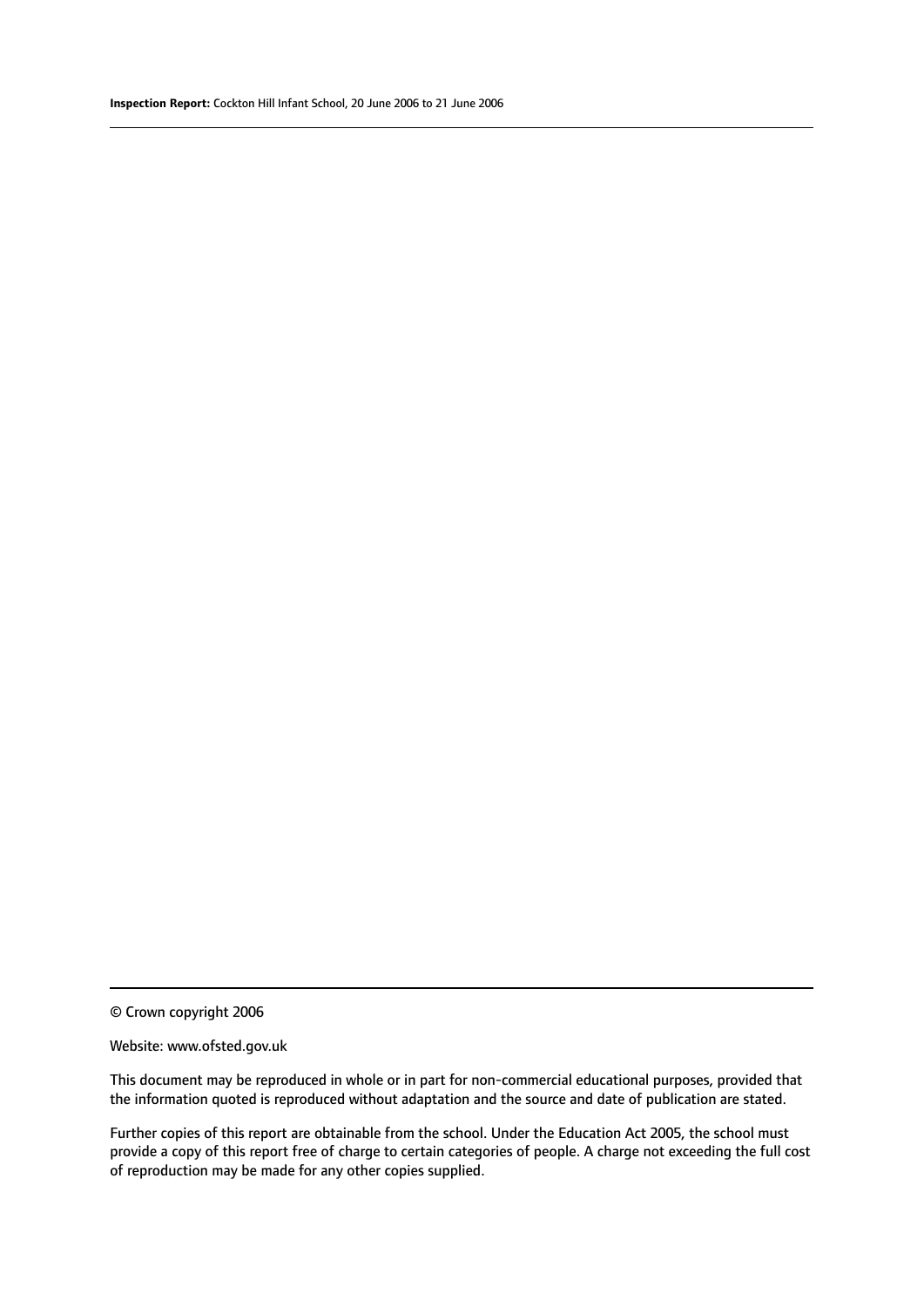# **Introduction**

The inspection was carried out by two Additional Inspectors.

### **Description of the school**

Cockton Hill Infant School is smaller than average and serves an area with some high levels of deprivation. More pupils than average are entitled to free school meals and the proportion of pupils with learning difficulties and/or disabilities is higher than usual. Standards on entry are below average. The headteacher and staff are very well established with many members of staff having taught the parents of the children currently in school. Each year group is organised into two separate classes.

### **Key for inspection grades**

| Outstanding  |
|--------------|
| Good         |
| Satisfactory |
| Inadequate   |
|              |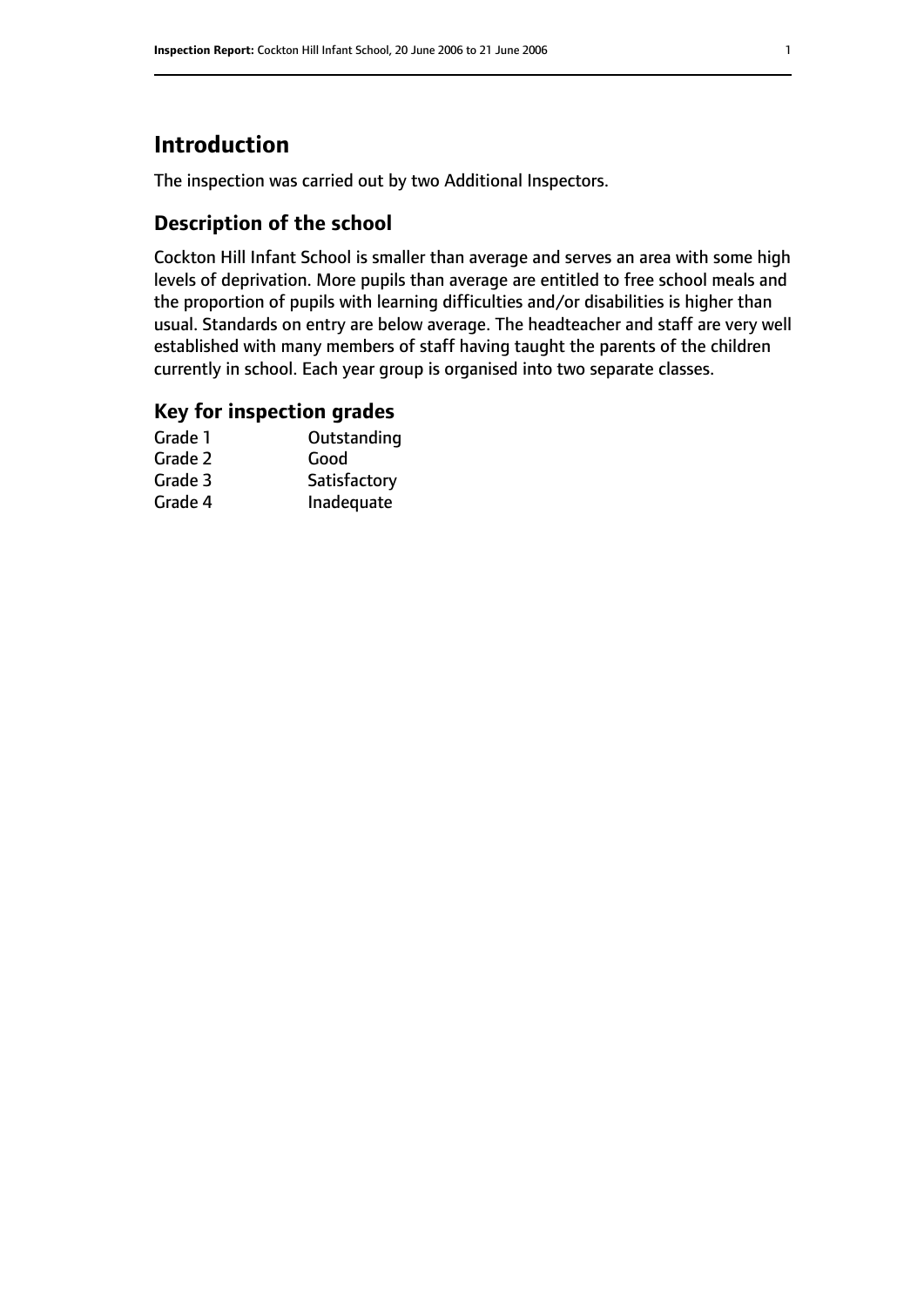# **Overall effectiveness of the school**

### **Grade: 2**

This is a good school. This confirms the school's own judgement. Parents hold the school in high esteem. One commented that, 'Cockton School has been our family school for generations.' This is one of the key strengths of the school. The well established staff know every child and their families very well indeed. This knowledge, together with outstanding organisation for inclusion, results in good achievement in both academic and personal development. Children enter the school with standards below average and leave it with above average standards. Achievement in writing is particularly good because the school has made this a priority for improvement. The care and support that the school provides are outstanding and result in pupils thoroughly enjoying their learning within a safe and secure context. Pupils do not always get the feedback they need about their work for them to understand how they can improve it. The school has excellent international links, works closely with the local community and has a high emphasis on citizenship skills. It provides a well balanced curriculum with excellent extra-curricular activities. The outcome of these features is that pupils develop outstanding cultural understanding and citizenship skills. Teaching is good overall, with all teachers working in an effective partnership with support assistants. Standards and provision are satisfactory in Reception. Where staff work directly with Reception children teaching is good, but opportunities are missed to provide interesting and challenging independent learning and the outdoor provision does not cover the Reception curriculum fully enough. The headteacher leads the school well and manages by example. He knows every pupil very well and creates a strong sense of commitment to the school from staff, who work effectively together. Coordinators play a key role in supporting the rest of the staff. These features have led to good improvement since the previous inspection and a good capacity for future improvement. The school provides good value for money.

### **What the school should do to improve further**

- Increase the challenge of the independent learning in the Reception classes and relate activities more closely to the half-termly themes.
- Extend the outdoor learning in Reception by providing stimulating activities across all six areas of learning.

### **Achievement and standards**

### **Grade: 2**

Achievement is good overall. From a below average standard on entry in Reception, children reach standards that are significantly above average overall by the end of Year 2. Children make a good start in acquiring basic skills in Reception. By the end of Reception many have reached the expected level for their age. The curriculum broadens in Years 1 and 2 and the pupils make consistently good progress in these year groups. Standards by the end of Year 2 over the past three years have been rising and have been significantly above average for the past two years. Standards in writing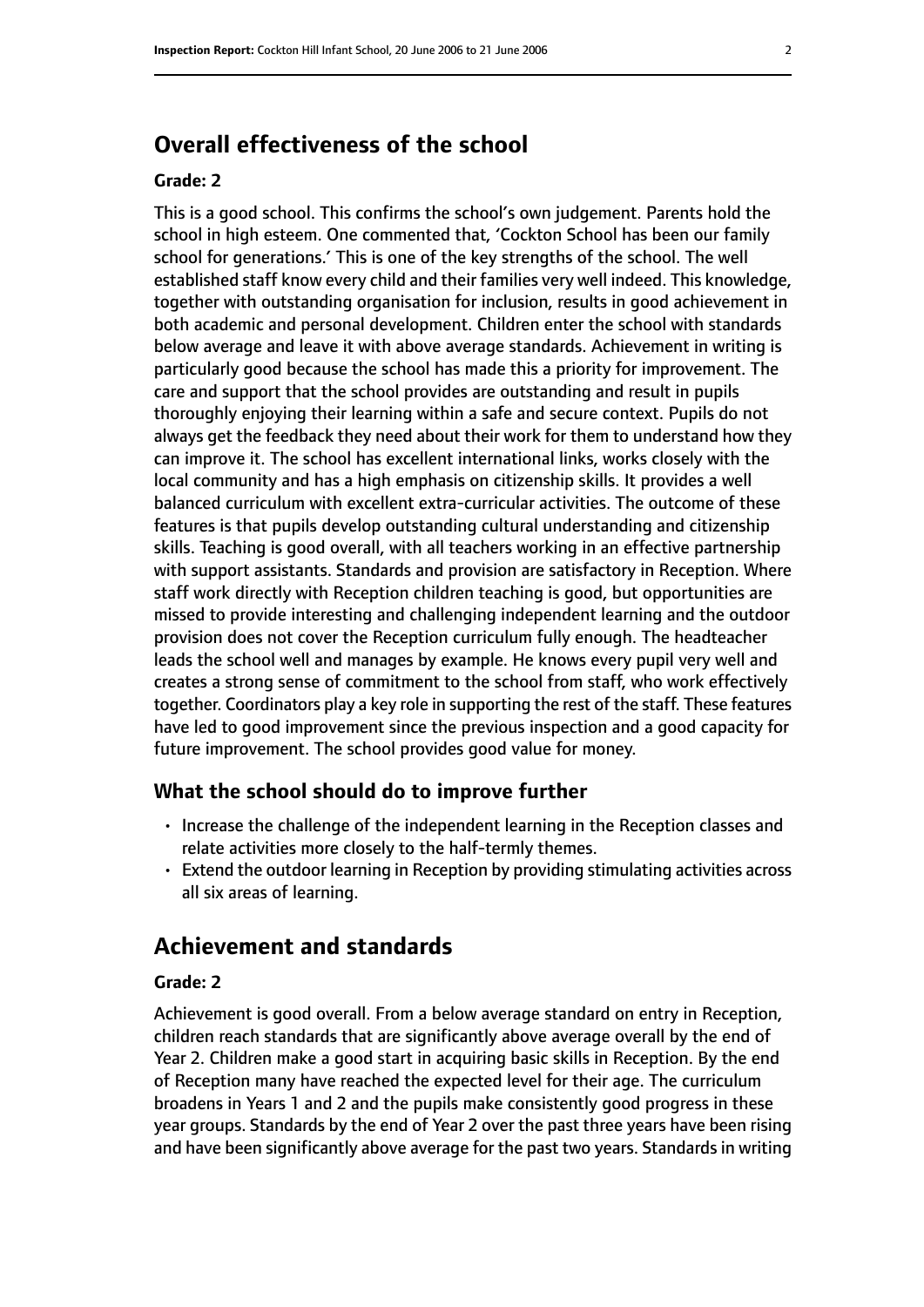are higher than reading or mathematics. This is due to an emphasis on providing interesting experiences to stimulate writing and regular practice of technical writing skills. Pupils achieve well in science because of an emphasis on scientific investigations, which begins in Reception and develops consistently as children move through the school. The school is very successful in supporting less able pupils and pupils with learning difficulties and/or disabilities. This results in good achievement by these pupils. The school systematically targets subjects in order to raise standards over time and this contributes to the rising trend at the end of Year 2.

### **Personal development and well-being**

### **Grade: 2**

Personal development and well-being are good overall. The vast majority of pupils love coming to school and thoroughly enjoy learning. They trust and respect their teachers and behave well. Pupils have an outstanding awareness of their own particular role in the school community, for example as buddies, class leaders and members of the school council. The school is very much part of the local community through its links with parents, churches, local visits out and visitors to the school. All of these links enhance pupils' understanding of the world of work. The school also gives pupils an excellent understanding of the global community and of their place as citizens of the wider world. The numerous links that the school has with a wide range of countries enrich the pupils' good spiritual, moral and social education and provides them with an outstanding cultural education. They show care and consideration for each other, have a good understanding of how to stay safe and healthy and also appreciate the similar needs of people overseas. Attendance is satisfactory and has improved this year.

# **Quality of provision**

### **Teaching and learning**

### **Grade: 2**

Teaching and learning are good overall. Teachers work in productive partnerships with teaching assistants and this has a significant impact on the quality of pupils' learning, particularly during group work. When teachers introduce new learning they provide clear explanations and interesting tasks to help the pupils develop new skills. Teachers manage behaviour well and create a calm context for learning. In Reception, teachers work well with groups, providing challenging tasks. However, the level of challenge for independent learning is too low and these activities do not build systematically enough on previous learning. Assessment is good. Staff know the different levels of pupils' ability very well. They make sure that the questions they ask match the different levels of pupils' learning. This is particularly effective with the less able pupils and those who have learning difficulties and/or disabilities.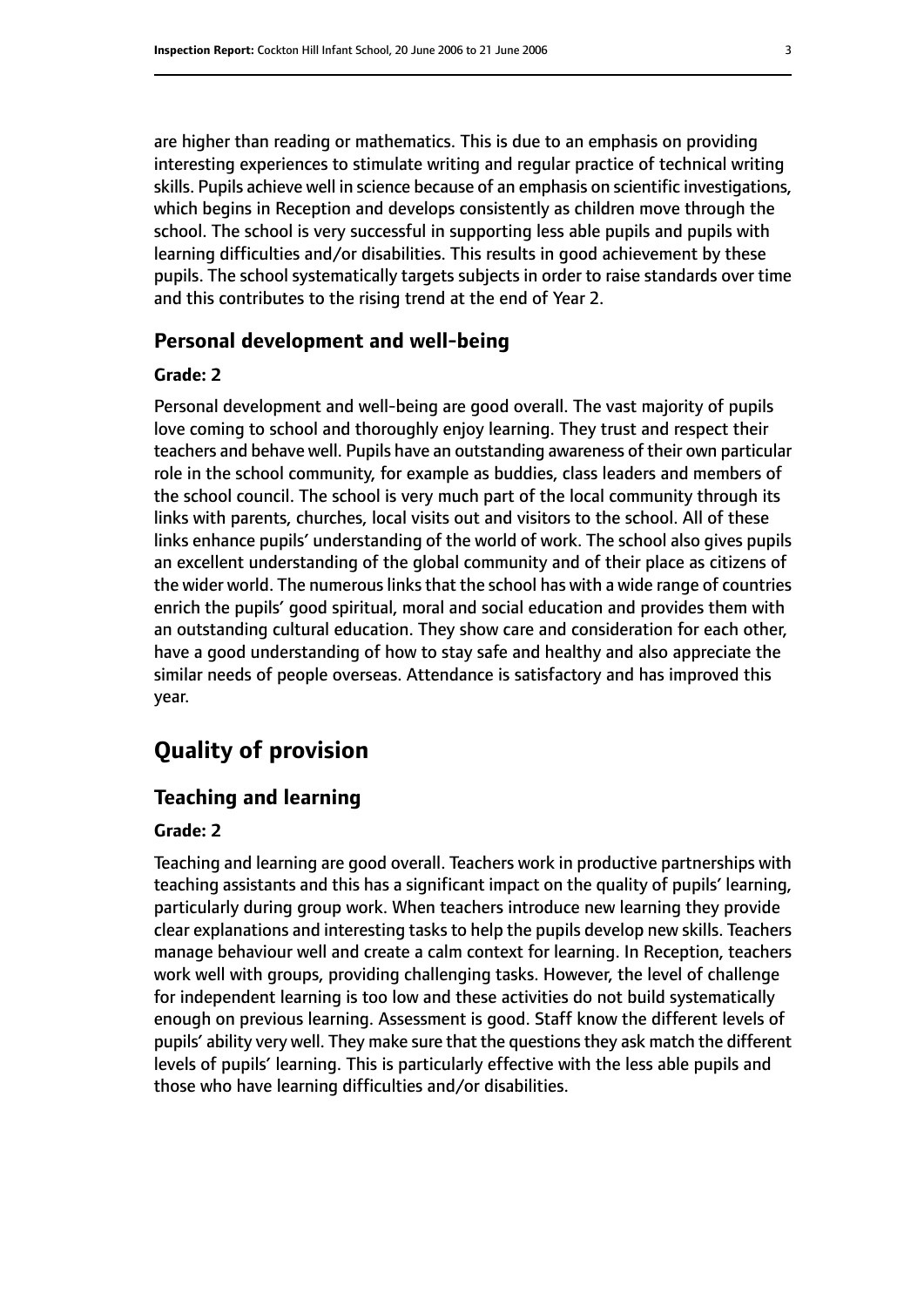### **Curriculum and other activities**

### **Grade: 2**

The curriculum is good quality and well matched to the needs of pupils. There is a strong emphasis on the basic skills of literacy and numeracy and the school is effective in helping pupils to appreciate the benefits of healthy eating, safe living and exercise. Provision for information and communication technology (ICT) has improved since the last inspection. Teachers are now trained and enthusiastic about its use but are currently limited by the lack of electronic whiteboardsin classrooms. The school ensures that the parallel classes in each year group receive the same curriculum content. Statutory requirements are met. Reception classes provide a good curriculum for basic skills. However, they do not ensure that independent activities are based closely enough on the half-termly themes or ensure that the outdoor learning provides activities across the full Reception curriculum. The school prepares all pupils, including those with learning difficulties and/or disabilities, well for their transition to the junior school. There is an outstanding range of extra-curricular activities. Pupils spoke enthusiastically about these opportunities. They also really appreciate the many visitors into school and visits in the local community. Very strong international links with a large number of countries enrich pupils' understanding of the wider world and their place within it.

### **Care, guidance and support**

### **Grade: 2**

Care, guidance and support are good overall, however care and support are outstanding. Parents recognise that all staff are totally committed to providing the best possible care for their children. A typical comment was, 'I hold the school in a high position of trust.' The headteacher and his staff know all the pupils really well as individuals and seek every opportunity to maximise and celebrate their achievements. Vulnerable pupils receive outstanding care and achieve well. The school has a 'can do' approach so pupils with learning difficulties and/or disabilities are included in all activities and given the confidence to succeed. Good child protection, risk assessment and health and safety procedures are clearly understood by well trained staff. Teachers track pupils' progress carefully but do not always give them sufficient feedback about how to improve their work. The school works very closely with parents to ensure that learners make good progress. A sense of real community spirit was evident at the very well attended sports day where all pupils, staff, governors, and a large number of parents and other family members were encouraged to take part.

### **Leadership and management**

### **Grade: 2**

Leadership and management are good overall. The headteacher uses his long- term knowledge of the school to good effect. He has a very good understanding of the community that the school serves and uses this to ensure that the school's provision matches the pupils' particular needs. This results in pupils developing an outstanding awareness of their own special place within the school community. The headteacher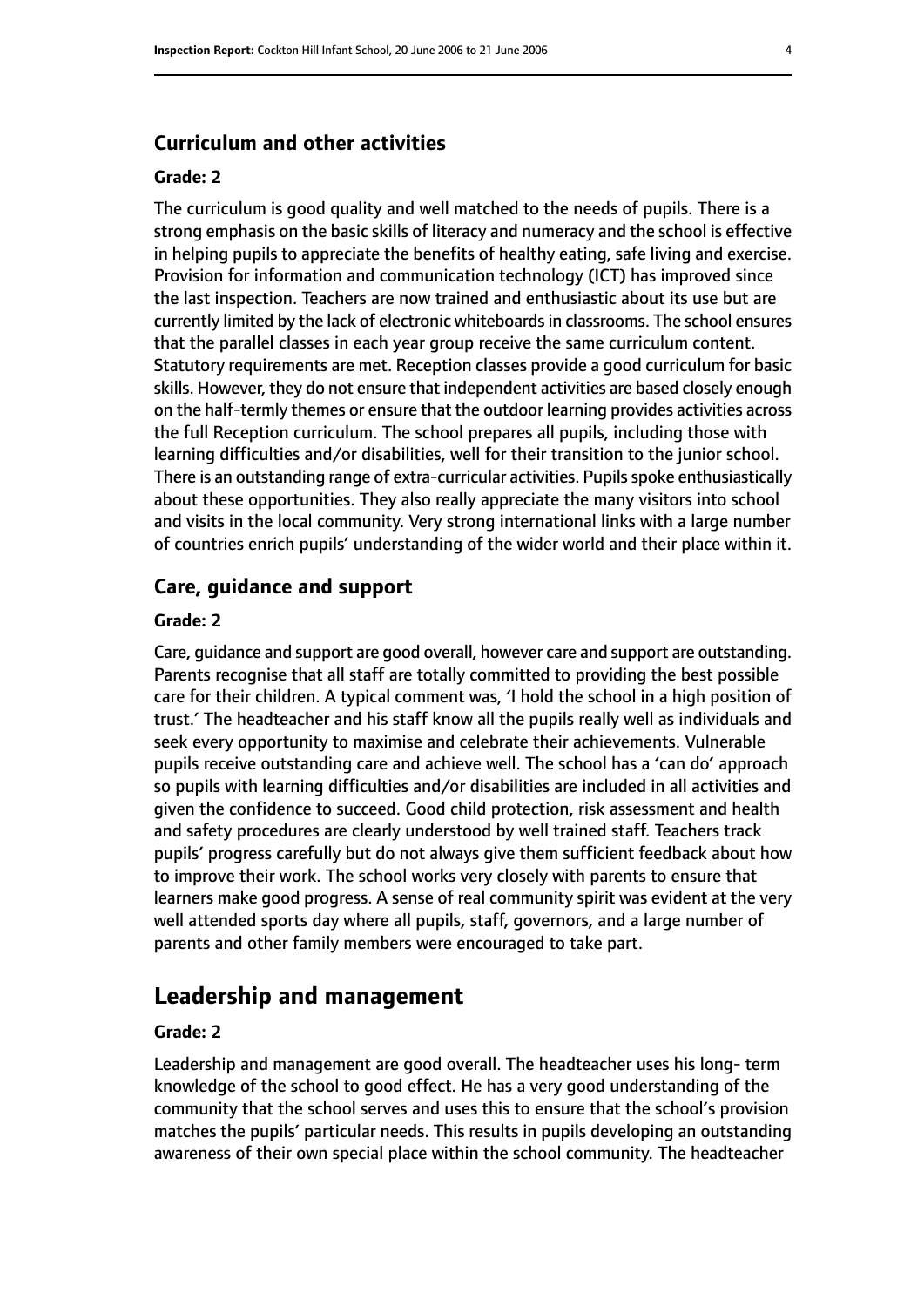sets great store on the importance of inclusion. His in-depth knowledge of each child and the context of their families provide a very secure basis for initiating changes to the school's provision. His focus on developing international links provides a rich basis for extending pupils' learning. He values every member of the school team and this creates a strong commitment by staff to work together for the good of the pupils. The coordinators work well together to develop their areas of responsibility. They make good use of the school's small size to communicate and support each other. Key school decisions are made together across the staff and this results in a clear commitment to implementing the changes. These features have led to good improvement since the previous inspection, a rising trend in standards and a good capacity to improve in the future. Governors are keen to support the school in practical contexts such as sports day. The school evaluates its performance well. It greatly values parents' and pupils' opinions and usesthem when making changes. Parents appreciate this and have a very high opinion of the school.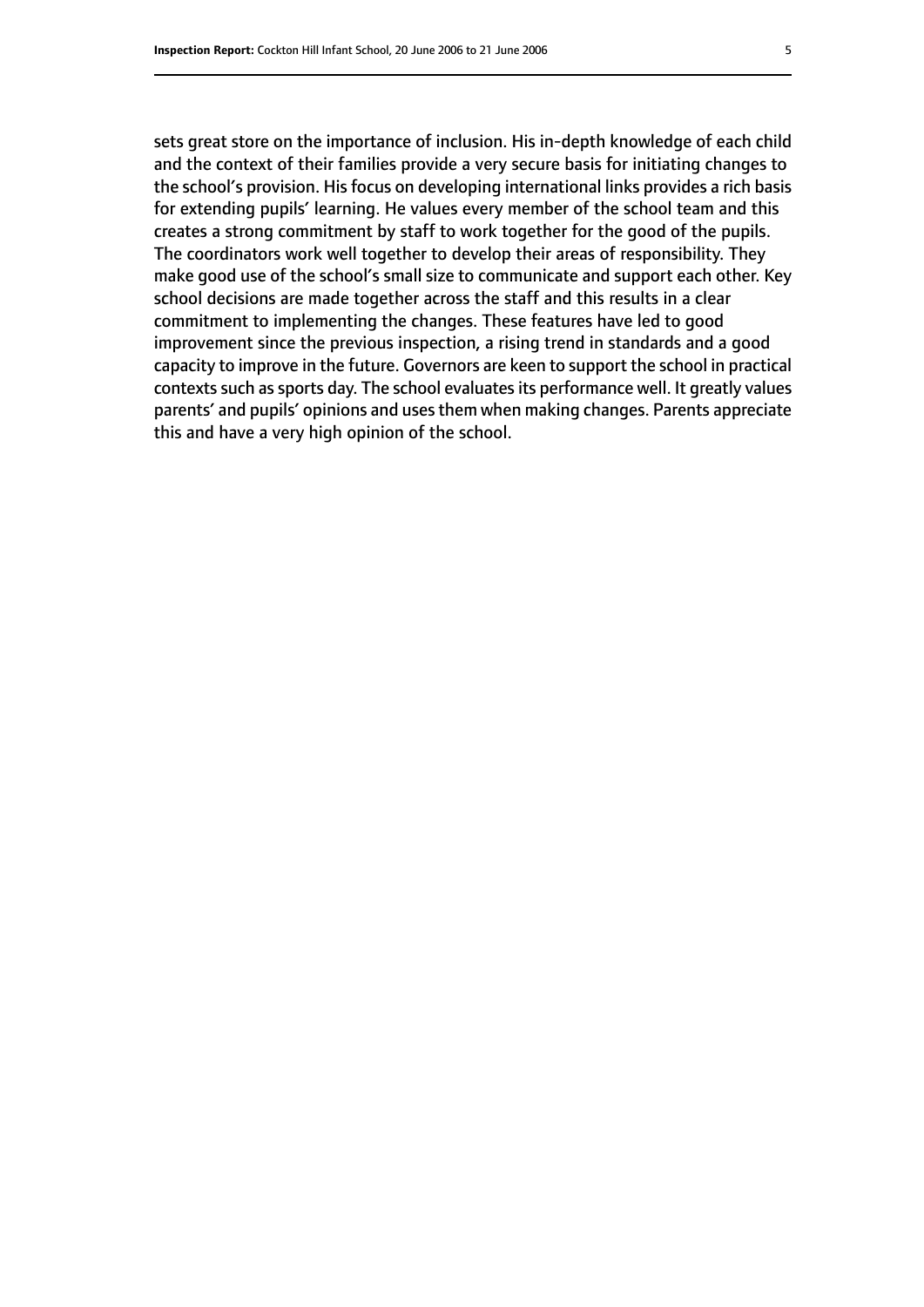**Any complaints about the inspection or the report should be made following the procedures set out inthe guidance 'Complaints about school inspection', whichis available from Ofsted's website: www.ofsted.gov.uk.**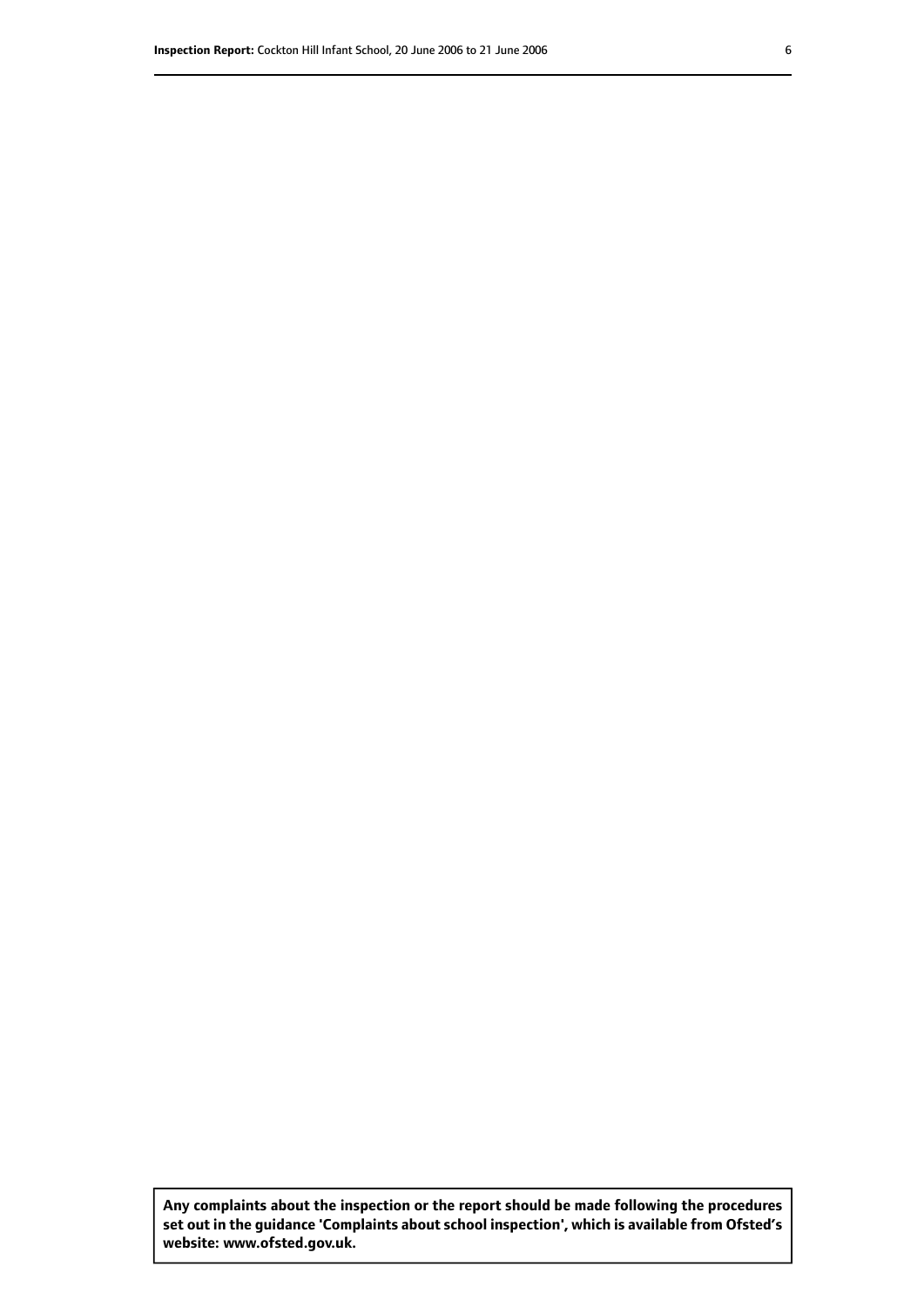# **Inspection judgements**

| Key to judgements: grade 1 is outstanding, grade 2 good, grade 3 | School         | $16-19$ |
|------------------------------------------------------------------|----------------|---------|
| satisfactory, and grade 4 inadequate                             | <b>Overall</b> |         |

### **Overall effectiveness**

| How effective, efficient and inclusive is the provision of education,<br>integrated care and any extended services in meeting the needs of<br>learners? |     | <b>NA</b> |
|---------------------------------------------------------------------------------------------------------------------------------------------------------|-----|-----------|
| How well does the school work in partnership with others to promote<br>learners' well-being?                                                            |     | ΝA        |
| The quality and standards in foundation stage                                                                                                           |     | <b>NA</b> |
| The effectiveness of the school's self-evaluation                                                                                                       |     | ΝA        |
| The capacity to make any necessary improvements                                                                                                         | Yes | NА        |
| Effective steps have been taken to promote improvement since the last<br>inspection                                                                     | Yes | <b>NA</b> |

### **Achievement and standards**

| How well do learners achieve?                                                                               | ΝA        |
|-------------------------------------------------------------------------------------------------------------|-----------|
| The standards <sup>1</sup> reached by learners                                                              | NА        |
| How well learners make progress, taking account of any significant variations<br>between groups of learners | <b>NA</b> |
| How well learners with learning difficulties and disabilities make progress                                 | <b>NA</b> |

### **Personal development and well-being**

| How good is the overall personal development and well-being of the<br>learners?                                  | ΝA        |
|------------------------------------------------------------------------------------------------------------------|-----------|
| The extent of learners' spiritual, moral, social and cultural development                                        | <b>NA</b> |
| The behaviour of learners                                                                                        | <b>NA</b> |
| The attendance of learners                                                                                       | <b>NA</b> |
| How well learners enjoy their education                                                                          | <b>NA</b> |
| The extent to which learners adopt safe practices                                                                | <b>NA</b> |
| The extent to which learners adopt healthy lifestyles                                                            | <b>NA</b> |
| The extent to which learners make a positive contribution to the community                                       | <b>NA</b> |
| How well learners develop workplace and other skills that will contribute to<br>their future economic well-being | <b>NA</b> |

### **The quality of provision**

| How effective are teaching and learning in meeting the full range of<br>the learners' needs?          | ΝA |
|-------------------------------------------------------------------------------------------------------|----|
| How well do the curriculum and other activities meet the range of<br>needs and interests of learners? | ΝA |
| How well are learners cared for, guided and supported?                                                | NА |

 $^1$  Grade 1 - Exceptionally and consistently high; Grade 2 - Generally above average with none significantly below average; Grade 3 - Broadly average; Grade 4 - Exceptionally low.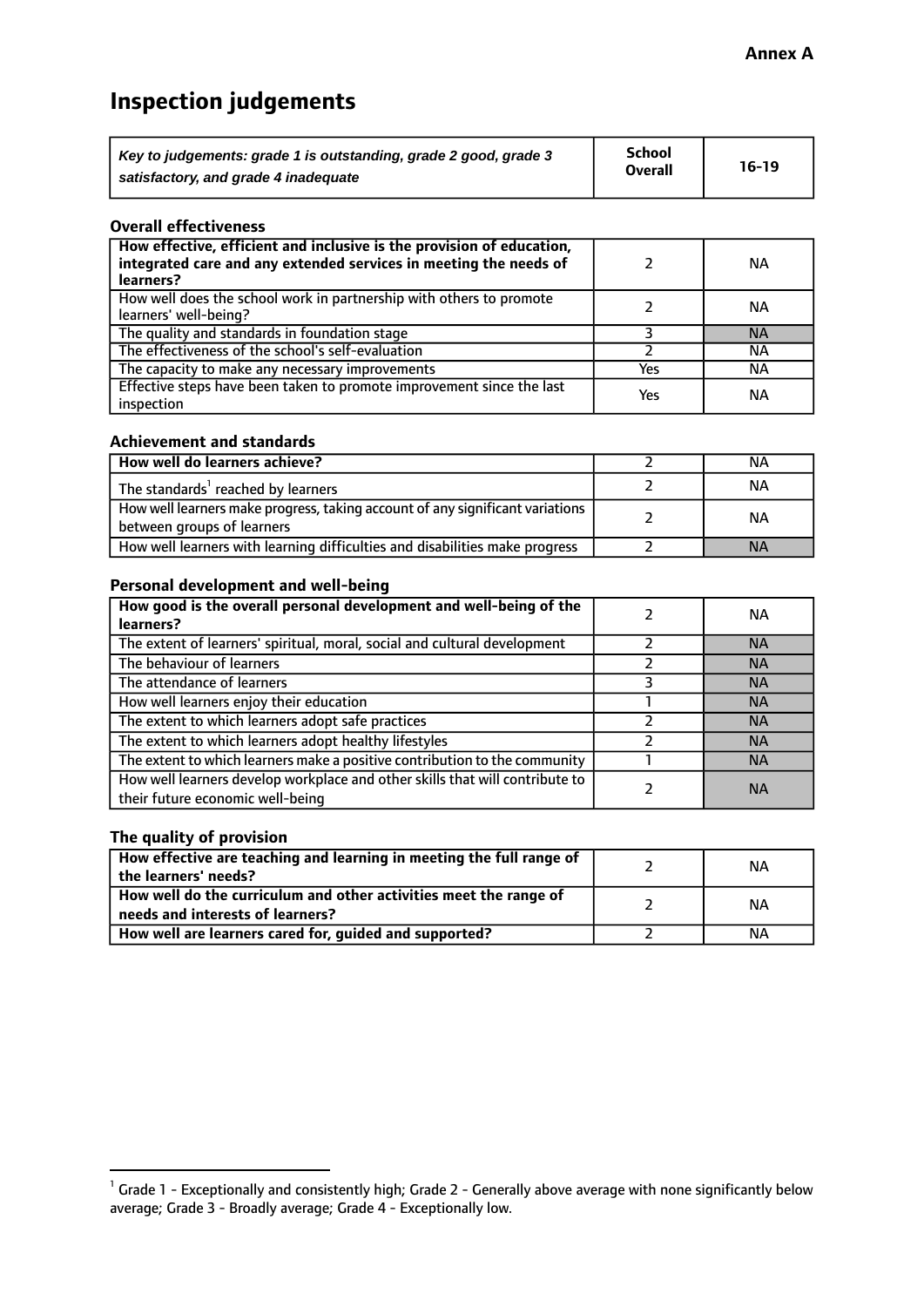### **Leadership and management**

| How effective are leadership and management in raising achievement<br>and supporting all learners?                                              |     | NA.       |
|-------------------------------------------------------------------------------------------------------------------------------------------------|-----|-----------|
| How effectively leaders and managers at all levels set clear direction leading<br>to improvement and promote high quality of care and education |     | <b>NA</b> |
| How effectively performance is monitored, evaluated and improved to meet<br>challenging targets, through quality assurance and self-review      |     | <b>NA</b> |
| How well equality of opportunity is promoted and discrimination tackled so<br>that all learners achieve as well as they can                     |     | <b>NA</b> |
| How effectively and efficiently resources are deployed to achieve value for<br>money                                                            |     | <b>NA</b> |
| The extent to which governors and other supervisory boards discharge their<br>responsibilities                                                  |     | <b>NA</b> |
| The adequacy and suitability of staff to ensure that learners are protected                                                                     | Yes | <b>NA</b> |

| The extent to which schools enable learners to be healthy                                     |            |  |
|-----------------------------------------------------------------------------------------------|------------|--|
| Learners are encouraged and enabled to eat and drink healthily                                | Yes        |  |
| Learners are encouraged and enabled to take regular exercise                                  | Yes        |  |
| Learners are discouraged from smoking and substance abuse                                     | <b>Yes</b> |  |
| Learners are educated about sexual health                                                     | <b>Yes</b> |  |
| The extent to which providers ensure that learners stay safe                                  |            |  |
| Procedures for safequarding learners meet current government requirements                     | Yes        |  |
| Risk assessment procedures and related staff training are in place                            | Yes        |  |
| Action is taken to reduce anti-social behaviour, such as bullying and racism                  | Yes        |  |
| Learners are taught about key risks and how to deal with them                                 | <b>Yes</b> |  |
| The extent to which learners make a positive contribution                                     |            |  |
| Learners are helped to develop stable, positive relationships                                 | Yes        |  |
| Learners, individually and collectively, participate in making decisions that affect them     | Yes        |  |
| Learners are encouraged to initiate, participate in and manage activities in school and the   | <b>Yes</b> |  |
| wider community                                                                               |            |  |
| The extent to which schools enable learners to achieve economic well-being                    |            |  |
| There is provision to promote learners' basic skills                                          | Yes        |  |
| Learners have opportunities to develop enterprise skills and work in teams                    | <b>Yes</b> |  |
| Careers education and guidance is provided to all learners in key stage 3 and 4 and the sixth | <b>NA</b>  |  |
| form                                                                                          |            |  |
| Education for all learners aged 14-19 provides an understanding of employment and the         | NА         |  |
| economy                                                                                       |            |  |